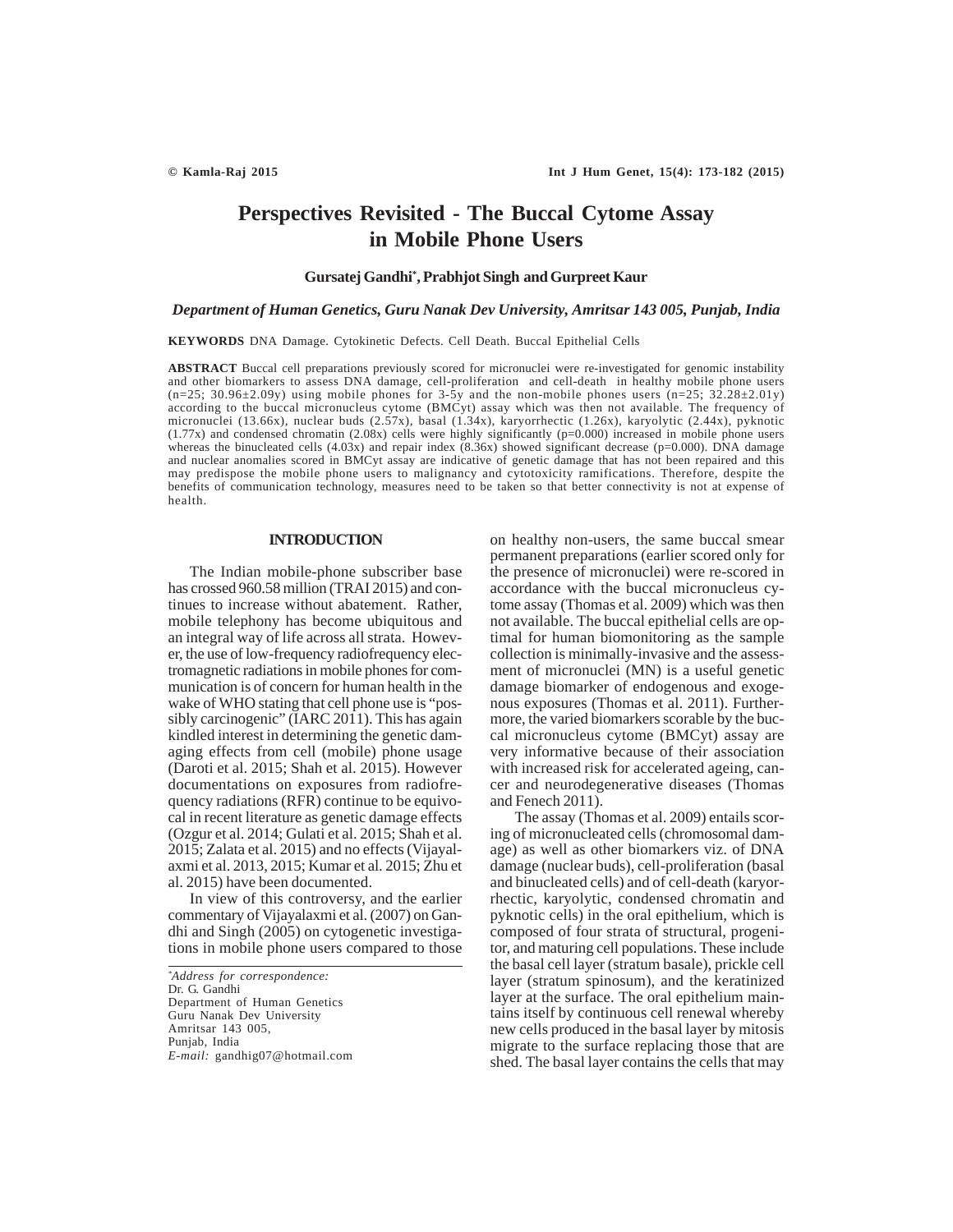express genetic damage (chromosome breakage or loss). The daughter cells, containing/not containing MN, differentiate eventually into the prickle cell layer and the keratinized superficial layer, and then exfoliate into the buccal cavity with a turnover of 7-21 days. Some cells may degenerate and manifest as cells with condensed chromatin, fragmented nuclei (karyorrhectic cells), pyknotic nuclei, or the nuclear material may be completely lost (karyolytic or "ghost" cells). In some cases, the cells may be arrested at the binucleated stage (cytokinesis defect) or may exhibit nuclear buds (also known as "broken eggs" in buccal cells) which are biomarkers of gene amplification (Holland et al. 2008; Thomas et al. 2009).

For the present communication, buccal epithelial cell populations comprising various cell types and their ratios were quantified and, along with the previously scored micronuclei in healthy mobile phone users, were compared to those in age- and gender-matched controls. The rationale of the appropriateness of this assay is that continuous exposure to low-intensity electromagnetic microwaves during mobile phone usage may lead to genotoxic effects in the buccal mucosal cells. In the absence of any other exposures, the close proximity of the buccal tissue to the positioning of the cell phones during telephonic conversations increases chances of RFR exposure with more to buccal mucosa than to any other tissue. This may manifest after cell division as unrepairable genetic damage and/or as sustained genetic alterations, probably the consequence of genetic defect (s) in cell-cycle checkpoints (Fenech et al. 2011).

# **Objectives**

 The aim of the present study was to assess the buccal cytome of mobile phone users and non-users for DNA damage, cell proliferation and cell death biomarkers.

#### **MATERIAL AND METHODS**

The details of the study (following ethical approval) and the method for buccal cell- preparations (after informed consent) have been extensively described previously (Gandhi and Singh 2005). The present paper describes the application of the scoring criteria on coded buccal epithelial cell-preparations for a comprehensive evaluation of the buccal cytome, additionally scoring for DNA damage , cell proliferation and cell-death markers as recommended and validated by Thomas et al. (2009).

Buccal epithelial cells (2000 cells per participant; 1000 per slide) were scored for micronuclei and nuclear buds among which a total of 1000 cells (500/slide) were scored for the various cell types viz. basal, binucleated, condensed chromatin, karyorrhectic, pyknotic and karyolytic cells. The record of the frequency of micronucleated cells was re-examined and on finding no differences, the frequency of micronucleated cells was retained. The results on other scored markers are also reported in per cent frequency for markers of DNA damage, cell-proliferation and cell-death cells±standard error of mean. Repair index (RI), which is the degree of genotoxicity, was calculated from the summation of karyorrhectic cells and karyolytic cells divided by the sum of micronucleated cells and cells with nuclear buds (Celik et al. 2010).

## **Statistical Analysis**

The students' t-test was used to compare the frequencies of biomarkers between mobile phone users and non-mobile phone users. The Pearson correlation, analysis of variance (ANO-VA) regression and step-wise regression analyses were carried out to find any association (if any) between genetic damage and the study variables. The level of significance was set at  $< 0.05$ .

#### **RESULTS**

The results of the study reveal a highly significant (p=0.000) increase in chromosomal damage as evidenced by the frequency of micronucleated cells and cells with nuclear buds in mobile phone users. Cell-death events were also highly significantly (p=0.000) increased (condensed chromatin cells, karyolytic cells, pyknotic cells, karyorrhectic cells (p=0.006) as was cell proliferation (basal cells; p=0.051).There was significant decrease in cell-proliferation (binucleated cells;  $p=0.000$ ) and of repair index ( $p=0.000$ ) in the users in comparison to non-users (Table 1). The results reveal that aneugenic/ clastogenic events (Surrallés et al. 1997; Jyoti et al. 2015) showed a marked statistical increase (p=0.000) evidenced as an almost 14x elevation of frequen-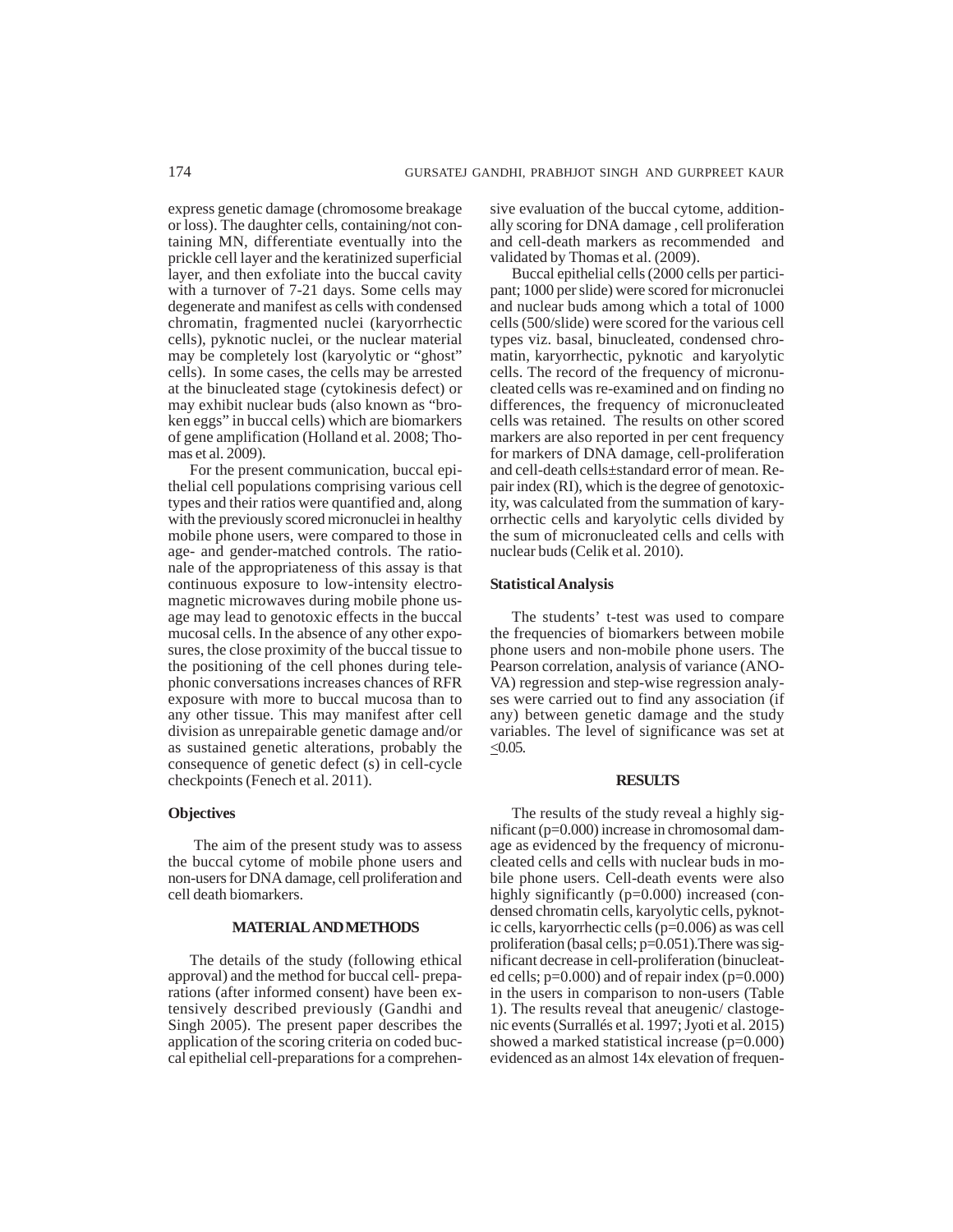**Table 1: The Buccal Micronucleus Cytome (BMCyt) assay in mobile phone users and controls**

| The BMC <sub>vt</sub> biomarkers |                                            | Mobile phone users Significant-fold<br>increase/decrease<br>$(n=25)$ (percent<br>frequency $\pm S.E.M.$ ) |                  | Control group<br>$(n=25)$<br>(percent<br>frequency<br>$\pm S.E.M.$ ) | $p-value$ |
|----------------------------------|--------------------------------------------|-----------------------------------------------------------------------------------------------------------|------------------|----------------------------------------------------------------------|-----------|
| DNA Damage                       | Micronucleated cells                       | $0.820***+0.940$                                                                                          | 13.66            | 0.060<br>$+0.03$                                                     | 0.000     |
| <i>Markers</i>                   | Nuclear buds                               | $0.108***\pm0.009$                                                                                        | 2.57             | 0.042<br>$+0.007$                                                    | 0.000     |
| Cell- Proliferation Basal cells  |                                            | $0.268*$<br>$+0.025$                                                                                      | 1.34             | 0.200<br>$+0.023$                                                    | 0.051     |
| <i>Markers</i>                   | Binucleated cells                          | $+0.041$<br>0.124                                                                                         | $4.03^+$         | $0.500***\pm 0.042$                                                  | 0.000     |
| Cell-Death                       | Karyorrhectic cells                        | $1.316^{**}$ +0.063                                                                                       | 1.26             | 1.044<br>$+0.070$                                                    | 0.006     |
| <i>Markers</i>                   | Condensed chromatin cells $0.516***+0.046$ |                                                                                                           | 2.08             | 0.248<br>$+0.023$                                                    | 0.000     |
|                                  | Karyolytic cells                           | $1.328***+0.085$                                                                                          | 2.44             | 0.544<br>$+0.043$                                                    | 0.000     |
|                                  | Pyknotic cells                             | $0.796***+0.058$                                                                                          | 1.77             | 0.448<br>$+0.038$                                                    | 0.000     |
| Repair Index (RI)                |                                            | $+0.06$<br>1.340                                                                                          | $8.36^{\dagger}$ | 11.21<br>$+1.34***$                                                  | 0.000     |

A p value  $d \le 0.05$  indicates significant differences,  $\beta$ ignificant decrease

cy of micronucleated basal cells. Frequency of nuclear buds  $(-2.6x)$  also exhibited significant (p=0.000) elevation in mobile phone-users thereby implying that there is marked DNA amplification as nuclear buds are extruded by recombinational mechanisms to form minute chromosomes which can be replicated and/or eliminated by nuclear budding, transiently becoming MN, before being extruded from the cell to form microcells (Shimizu et al. 2000).Amplification events arise because of elimination of amplified DNA or because of DNA repair defects complexed possibly with excess chromosomes from aneuploid cells and may also result because of defective separation of sister chromatids at anaphase due to failure of decatenation (Fenech et al. 2011).

The number of basal cells and binucleated cells are indicators of cell-proliferation; in the present study, the mobile phone users had significantly increased fully differentiated basal cells  $(1.34 \text{ fold}; \text{p=0.051})$  than in non-users. Considering that the buccal epithelium has a the basal cell layer, a prickle cell layer, and the keratinized layer at the surface (Thomas et al. 2009), the newly arising basal cells in the basal layer migrate to the surface replacing those that are shed (Holland et al. 2008). The observed increase in basal cells implies altered regenerative potential of the buccal mucosal layer which could be an effect of RFR exposure from continuing mobile phone use. An increase in basal cells was reported with increased duration of mobile phone usage in a study by Ros-Llor et al. (2012). There was a highly significant (p=0.000) decrease (4.03x) in binucleated cells in mobile phone users. However, such cytokinetic event has been reported in buccal cells of mobile phone users and computer users (Rajkokila et al. 2011).

Among the cell-death markers, karyorrhectic cells were (1.26 fold) significantly increased (p=0.006), pyknotic, condensed chromatin and karyolytic cells almost doubled and karyolytic cells increased by 2.5x times. These cells represent transient stages of cell-apoptosis and/or cell-necrosis (Thomas et al.2009). Karyorrhectic cells exhibit fragmented nuclei and are formed in later stage of apoptosis (Yadav and Jaggi 2015). Pyknotic cells appear as cells with shrunken nuclei and result from the process of cell-death representing the mechanism of nuclear disintegration (Thomas et al. 2009); condensed chromatin cells are manifestations of early stages of apoptosis resulting from rapid proteolysis of nuclear matrix proteins; and on reaching the advanced stages of necrosis and apoptosis, karolysis results (Yadav and Jaggi 2015).

Repair Index (RI) was almost eight times decreased (p=0.000) in mobile phone users implying cytotoxic effects. Repair index, which represents the degree of genotoxicity (Celik et al. 2010) showed an 8x decrease (p=0.000) emphasizing that the frequencies of karyolytic and karyorrhectic cells are increased which could be because of radiofrequency radiation exposure causing nuclear disintegration. In literature, karyorrhectic cells were also reported to be slightly increased (1.29x) in mobile phone users (Yadav and Sharma 2008).

#### **DISCUSSION**

The significantly increased frequency of buccal cells with micronuclei, binucleates, karyorrhexis, condensed chromatin cells, py-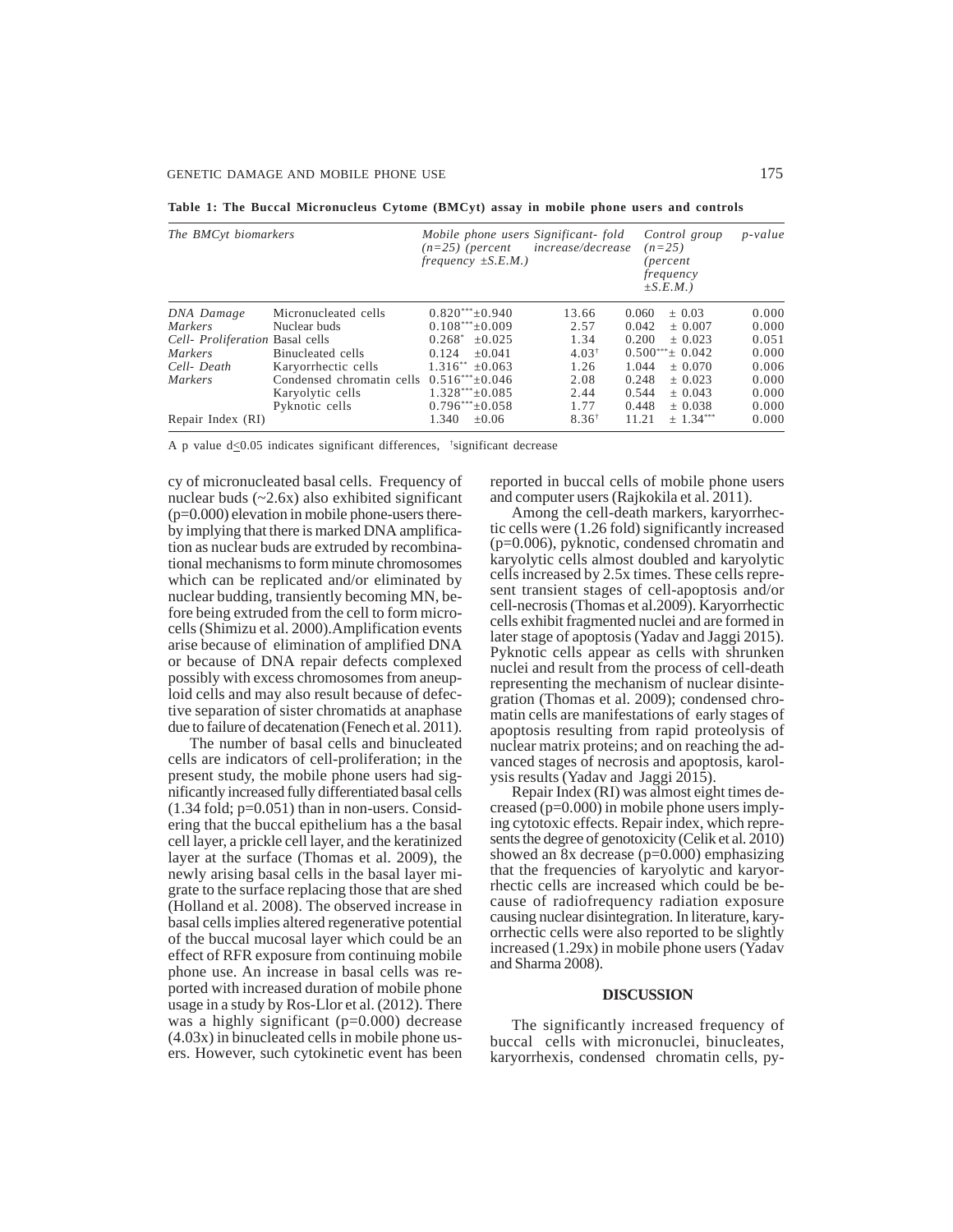knosis and karyolysis observed in the study participants is probably from the use of mobile phones which use microwaves in the RFR range given that the participants were healthy with no other incidental/accidental/workplace exposure(s). The observations find similarity with the work of Daroit et al. (2015) using buccal mucosa to screen for micronucleated cells, nuclear buds and binucleates as well as of Rekhadevi et al. (2009) micronuclei in buccal epithelial and DNA damage in peripheral blood lymphocytes of mobile phone users, of Gulati et al. (2015) documenting increased frequency of micronuclei in cells of buccal cavity of mobile phone users. However some contrary reports exist: Ros**-**Llor et al. (2012) on buccal cells of mobile phone users, of Hook et al. (2004) on DNA damage in Molt-4 cells and of Vijayalaxmi et al. (2013) on peripheral blood lymphocytes. The study design, cell types, techniques and genetic endpoints screened may account for these differences. The assessement of DNA damage in epithelial cells collected from the oral cavity is optimal for assaying use of mobile phones as these cells are in direct line of contact when phone is in use; also the collection of buccal epithelia is a minimally-invasive method useful for monitoring populations exposed to genotoxic agents (Bonassi et al. 2009). The choice of buccal epithelium for assessment of genetic damage is further optimal as on one hand it has a unique proliferative response which allows cellular population to maintain a constant rate of cell divisions, while the cell-proliferative response in epithelial cells induces proneness of cells to DNA damage on the other (Torres-Bugarín et al. 2014). Scoring epithelial cells for DNA damage further gains significance as nearly 90 percent of all cancers are derived from epithelial cells (Holland et al. 2008). The additional end-points scored in the BMCyt assay are also very informative biomarkers as these include measures of chromosomal instability and gene amplification (via nuclear buds), cytokinesis arrest due to aneuploidy (via binucleated cells), and cell-death (karyorrhectic and pyknotic cells) events. Therefore, the micronucleogenic cells present in epithelial tissue provide a monitor for individuals or populations exposed to mutagenic, genotoxic, or teratogenic events (Toress-Bugarin et al. 2014).

The cytome assay has revealed significant genetic damaging effects, cytokinetic defects as well as cytotoxicity in buccal epithelial cells of mobile phone users. The almost 14 fold increase in aneugenicity/ clastogenicity manifested as micronuclei is chromosomal damage retained after DNA repair resulting from the consequence of aneugenic/ clastogenic events which occurred 1-3 weeks before in the basal epithelium layers (Thomas et al. 2009).The mobile phone users had been using phones for 3-5y and therefore have had continuous exposure from the RFR.

Nuclear buds are indicators of gene amplification and therefore are a direct measure of DNA damage because nuclear buds arise as elimination of amplified DNA and/or causes of defects in DNA repair (Nersesyan 2005); these also may be the precursors of micronuclei (Shimizu et al.1998).

Non-programmed cell-death, as observed in the significantly elevated karyorrhectic cells, karyolytic, condensed chromatin and pyknotic cells, occurs because of the inability of the cell nucleus to maintain its integrity and hence causes cells to die. The stages in order of deteriorating nuclear integrity are condensed chromatin cells, karyorrhectic cells, pyknotic and the karyolytic cells (Thomas et al. 2009). In the present study at the time of sampling, the mobile phone users had maximum karyolytic followed by karyorrhectic, pyknotic and condensed chromatin cells similarly indicating significantly increased loss-of-nuclear integrity. Such effects have also been observed in literature. The frequency of karyolytic cells was 7.09 fold increased than the karyorrhectic cells in mobile phone users (Yadav and Sharma 2008) and in study by Rajkokila et al. (2011) 1.84x in mobile-phone and computer users, probably from the RFR exposure.

Cell-proliferation is a measure of healthy buccal epithelium with its constant rate of celldivision to maintain a balance between exfoliating epithelial cells and their replacement (Torres-Bugarin et al. 2014). Mobile phone users of the present study had a marginal increase of basal cells while cytokinetic defects exhibited a decrease compared to the occurrence of these events in the non-users. In documented studies also, cell-proliferation was reported to be altered in human epithelial amnion cells (Velizarov et al. 1999) when exposed to 960 MHz frequency and in human skin fibroblasts (Pacini et al. 2002) exposed to Global System for Mobile Communication (GSM) cellular phone radiofrequency.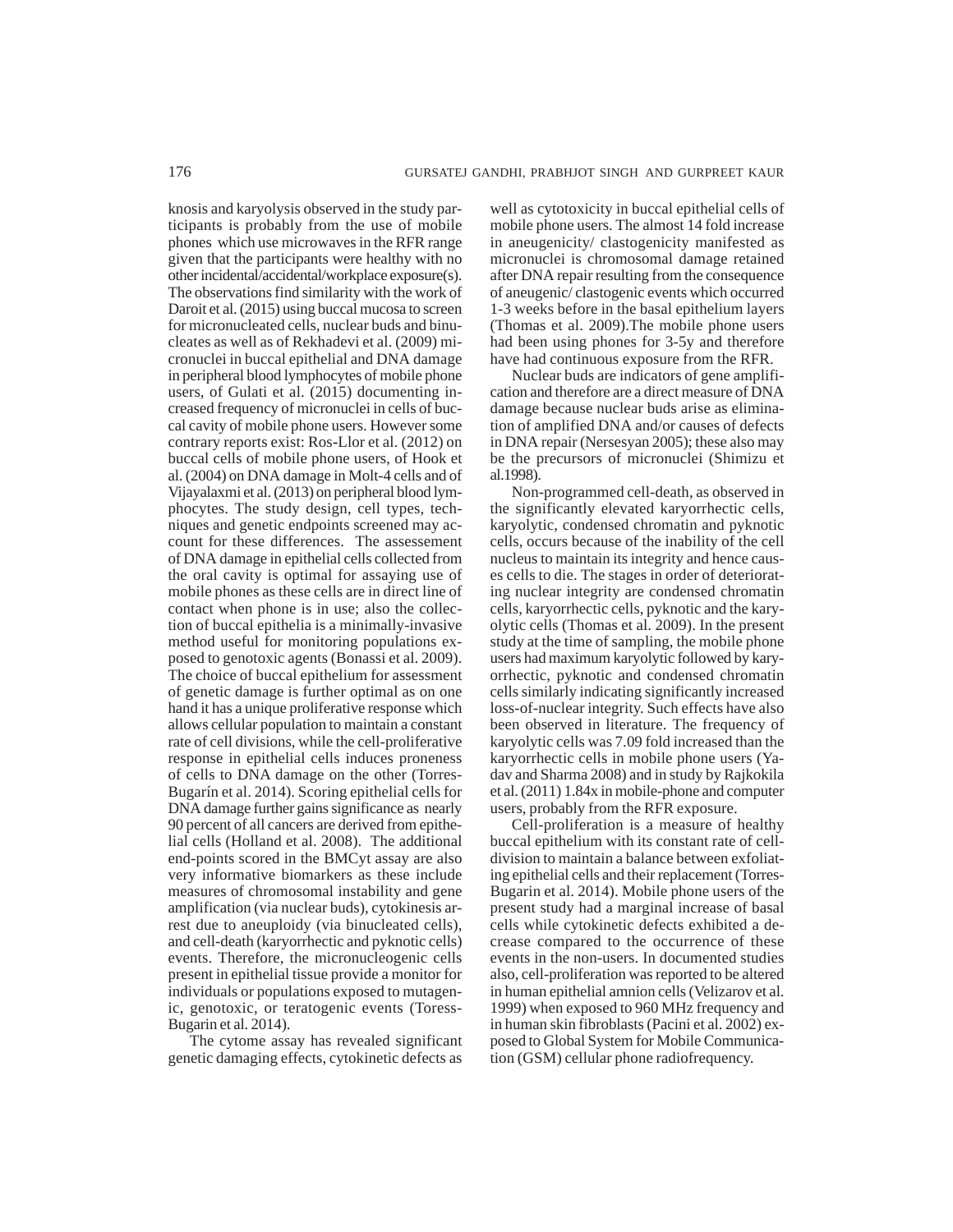## GENETIC DAMAGE AND MOBILE PHONE USE 177

The observed decrease in RI is a manifestation of increased karyorrhectic and karyolytic cells and decreased frequency of micronucleated cells and nuclear buds in mobile phone users indicating an alteration of homeostatsis of the buccal epithelium. Such an alteration can occur during the degenerative processes of nuclear buds to micronuclei and karyorrhectic to karyolytic cells causing clastogenetic changes. These may cause mutagenetic effects which ultimately can lead to carcinogenesis, progressively increasing with concurrent cell-death events (Ramirez and Saldanha 2002; Celik et al. 2010).The consequences of decreased RI can eventually lead to more genetically-damaged cells. In fact the micronucleated cells arise from dysfunction of mitotic apparatus in preceeding mitosis or because of clastogenicity causing chromosome breakage (Falck et al. 2002).The events of karyolysis and karyorrhexis and of MN and DNA damage have also been reported in mobile phone users and computer users (Yadav and Sharma, 2008; Rajkokila et al. 2011). Also an elevated frequency of nuclear buds in exfoliated cells of oral epithelium has been reported in mobile users (Souza et al. 2014).

The ramifications of increased genomic damage as observed in the present study in terms of statistically increased micronucleated cells and nuclear buds, and of cell-death and cell-proliferation biomarkers underlie long-term consequences. Since micronuclei result from clastogenicity (chromosomal breakage) and/ or aneugenicity (chromosomal loss), these events imply chromosomal instability (Luzhna et al. 2013), and furthermore the association between increased MN frequencies and risk of cancer is also well validated (Bonassi et al. 2011). In fact, chromosomal changes and genetic instability (as also observed in the participants of the present study) are underlying factors in carcinogenesis and therefore, the identification of individuals at high risk for cancer has public health implications (Bonassi et al. 2005).

Despite the fact that the mechanism by which RFR used in mobile telephony can induce genetic damage is not understood, various hypotheses have been put forward on the bases of biochemical and physiological alterations observed on RFR exposure (Singh and Kapoor 2014). A study by Blank and Goodman (2009) reported that electromagnetic radiations, as used for cell telephony, can penetrate unattenuated into cells and directly interact with the DNA and other cell constituents. An interaction of the electromagnetic field with biological systems can also initiate oxidative stress which may induce DNA damage via free radical generation (Phillips et al. 2009; Consales et al. 2012). Oxidative stress has in fact also been documented after cell-phone radiation exposure on male reproductive system (Desai et al. 2009) and in hippocampus in rats (Kerman and Senol 2012), which with antioxidant supplementation prevented apoptosis in male albino rats (Ibrahim and Gharib 2010). Cellproliferation rate in hepatocarcinoma cells (Hep G2) was also decreased by RFR exposure (Ozgur et al. 2014). Over-expression of ornithine decarboxylase from microwave radiations is also linked to progression of cancer as studied in rats (Paulraj and Behari 2012). These studies therefore emphasize that oxidative stress is one of the mechanisms associated with increased genotoxic effects of the RFR radiations.

However, effects of RFR exposure causing genetic damage continue to be contradictory (Daroit et al. 2015; Zhu et al. 2015).Some current reports show concordance with the results of the present study. Shah et al. (2015) reported significant increase in chromosomal damage in blood samples exposed to in vitro cell phone radiation. A significant increase in sperm DNA fragmentation percent, *CLU* gene expression and CLU levels alongwith significant decrease in sperm physiology and activity in semen samples of individuals exposed to cell phone radiation for one hour in comparison to the non-exposed individuals have been reported (Zalata et al. 2015). Gulati et al. (2015) reported a significant increase in micronuclei assessed in buccal cells and tail moment in peripheral blood lymphocytes in individuals residing near mobile phone base station in comparison to those not exposed to such radiations. Others have also reported cytogenetic alterations in animal models and human cells exposed to RF of 915MHz (Garaj-Vrhovac et al. 2009) and 1250-1350 MHz (Garaj-Vrhovac and Orescanin 2009). Earlier studies on humans include those of Zotti-Martelli et al. (2005) who observed micronucleus frequencies *in vitro* in peripheral blood lymphocytes exposed to microwaves while Yadav and Sharma (2008) reported increased frequency of micronucleated buccal cells in human exposed *in vivo* to mobile phone radiations. Significant increases in mean DNA damage, micronuclei and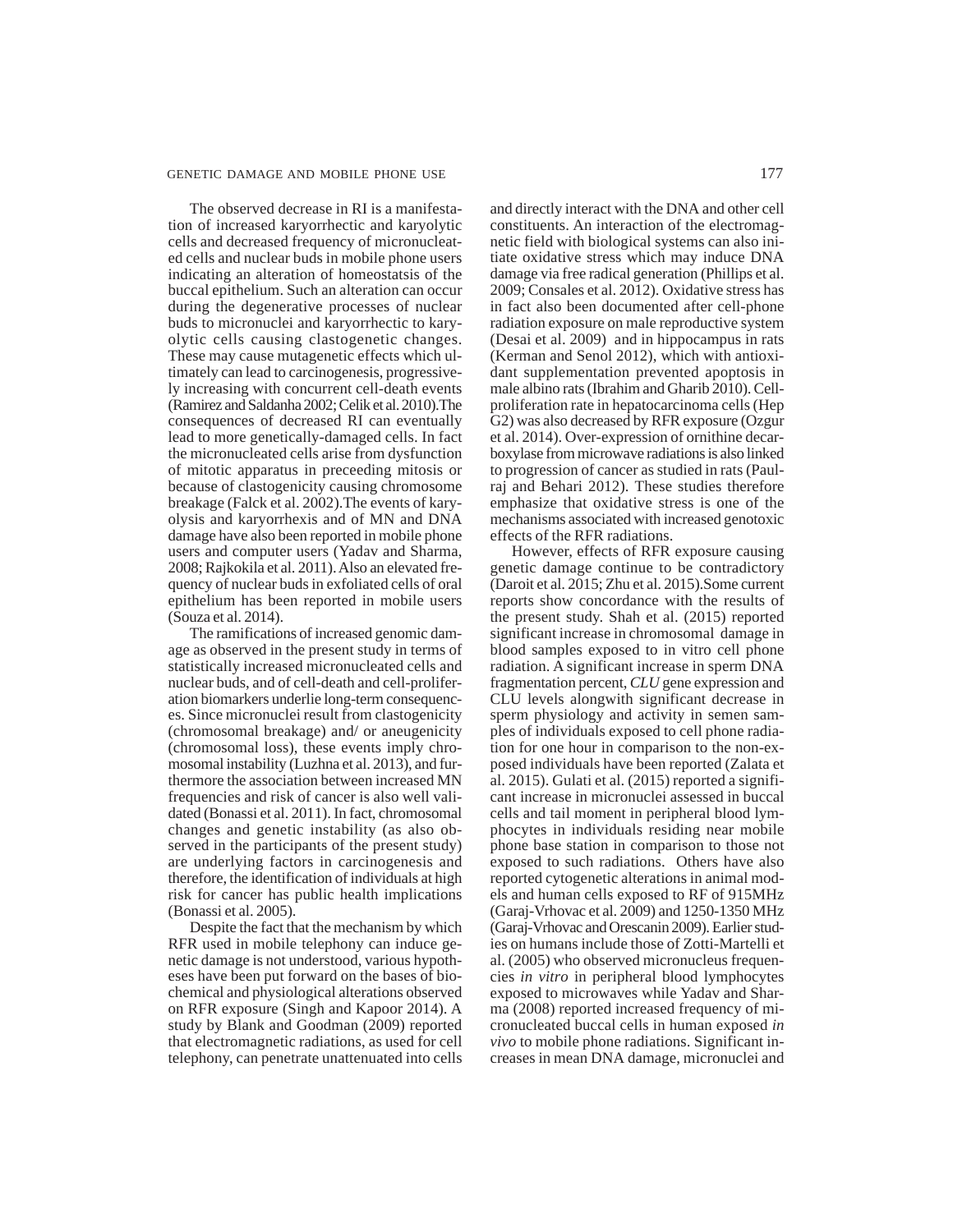chromosomal aberrations were also reported in mobile phone users in comparison to non-users (Rekhadevi et al. 2009). Elevated DNA damage in peripheral blood leukocytes and chromosomal damage in buccal cells of mobile phone users have already been earlier reported (Gandhi and Anita 2005; 2011; Gandhi and Singh 2005, 2011; Yadav and Sharma 2008; Rekhadevi et al. 2009).

However, Hintzsche and Stopper (2010) and Ros-Llor et al. (2012) reported no significant increase in frequency of micronuclei in buccal mucosal cells of mobile phone users in comparison to the controls. Other contrary findings without significant effect of radiofrequency radiations include the work of Hook et al.(2004) on exposure of Molt-4 cells to 847.74 MHz codedivision multiple-access (CDMA), 835.62 MHz frequency –division multiple-access (FDMA), 813.56 MHz iDEN(R) (iDEN), and 836.55 MHz time-division multiple-access (TDMA) which neither induced DNA damage nor apoptosis. Kim et al.(2008) also reported no clastogenic effect of 835 MHz radiofrequency electromagnetic fields on mammalian cells. A study by Vijayalaxmi et al.(2013) reported no significant differences in human peripheral blood lymphocytes exposed to modulated wideband code division multiple access (WCDMA) and continuous wave (CW) radiofrequency exposures (900 MHz) in comparison to the controls. Scarfì et al. (2006) reported that exposure to radiofrequency radiation (900 MHz, GSM signal) failed to affect micronucleus frequency and cell proliferation in human peripheral blood lymphocytes in culture. Dominant lethal mutations also did not show an increase when the unexposed female mice were mated to RF-exposed (900 MHz RFR) male mice in comparison to those mated to sham-exposed mice (Zhu et al. 2015).

The commentary of Vijaylaxmi et al. (2007) on Gandhi and Singh (2005) and Gandhi and Anita (2005) is also mainly on similar lines. These incidentally are two separate studies with none of the study participants repeated and hence comprise general information and experimental data from different individuals. The other comments are responded to here. The information gathered, sample collection (buccal and blood) and laboratory work were all conducted at the same moment in time with subsequent publication of the results (Gandhi and Singh 2005; Gandhi and Anita 2005). In no way were good laboratory practices and research ethics compromised and so there was no involvement of any changes affecting the documented data.

For clarification purposes it is reiterated that the publications of Gandhi and Singh (2005) and Gandhi and Anita (2005) are separate investigations on distinct study participants with their associated data. A structured validated questionnaire was administered using a face-to-face interview method and included specific queries on phone models and sets with duration of phone use. It was observed that phone replacements were not common at the time nor was use of a hands' free-device. The SAR value, as a plausible exposure index, was used for comparison as also documented widely in literature at that time. Details on placement of phone sets when not in use are also specifically mentioned in the two studies.

The comment regarding non-documentation of reports on lack of genetic damage effects from RFR exposure, it is pointed out that the last paragraph of the discussion in Gandhi and Singh (2005: 263) and in the last portion of the discussion in Gandhi and Anita (2005: 100), the studies contrary to our findings have been clearly mentioned. In response to the statement about processing of samples, the methodology in both the manuscripts impeccably states that the blood samples and buccal smear preparation were processed within 2-3h of collection. It also needs to be clarified that "+/-" implies standard errors of mean (S.E.M.) as depicted clearly in the tabulated results (Gandhi and Singh 2005; Gandhi and Anita 2005).

Pertaining to comments specifically for Gandhi and Singh (2005), statistical analysis as given in Table1 had revealed that the control group matched the mobile users with respect to age, sex, diet ( $\chi^2 = 0.987$ , p=0.32, df=1) and socioeconomic status ( $\chi^2$ =1.86, p=0.17, df=1). Also as the groups matched for diet preferences, therefore diet could not directly be a probable cause of the elevated genetic damage. Socio-economic status (middle and high) by both groups was self-reported and also exhibited a match. Regarding frequency and amount of consumption of non-vegetarian diet, this is a personal preference irrespective of affordability. In view of socioeconomic status (SES), it needs to be pointed out that Punjab has a very robust *gross domestic product* (*GDP)* index and the state is an economically developed state (Government of Punjab 2013). Therefore, persons with middle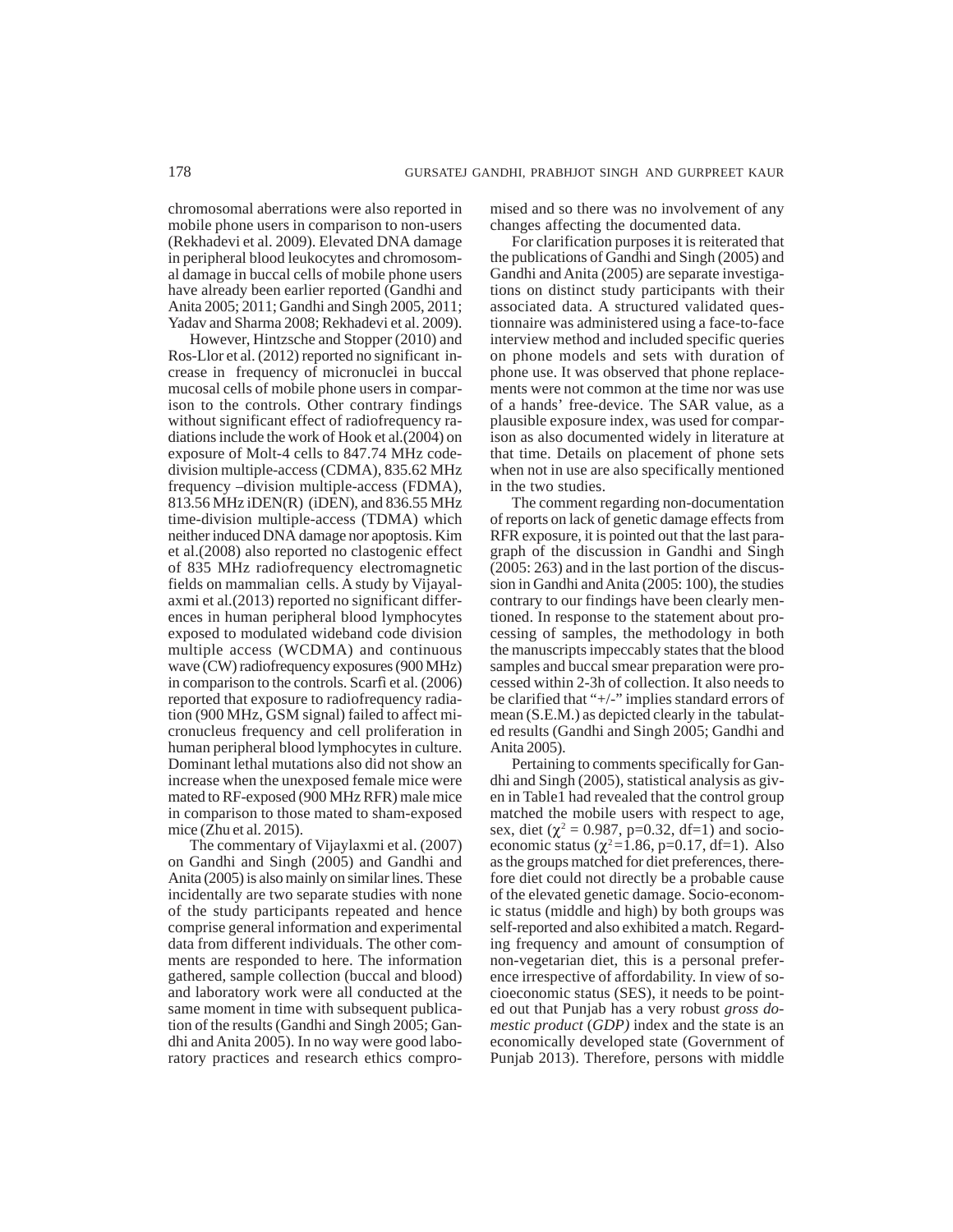and high SES (as are the participants of the present study) can well afford a daily preferred non-vegetarian diet.

Regarding the comments about the control group, it is clearly mentioned that the control group comprised healthy individuals who had not and did not use mobile phones; they had no incidental and occupational exposure(s). Also neither of the groups resided in the vicinity of any cell phone base station. Against this information, the conditions of a 'real' control group are clearly met. Also the statement at the end of discussion, is a general statement and is not meant to be extrapolated to the study participants and does not pertain to the control group under study.

Inconsistencies 'a-c' (Gandhi and Singh 2005) are errors which have crept in due to a shift of the columns on removal of the table grids. The column with heading 'daily frequency of calls' has two sub-parts IN and OUT. The data under OUT have been shifted under the heading IN of duration of calls (min) while "daily exposure" does not have IN and OUT categorizations. So accordingly, the daily exposure for MM1 is nearly13h (12.70h) only viz. the duration of incoming calls is 22min with daily 20 calls  $(22x 20) = 440$ min), on this basis the total exposure for incoming calls comes out to be (440/ 60h=7.33h) 7.33h. Similarly with daily 23 outgoing calls, each of about 14min (23x 14'=322min), the exposure from outgoing calls comes out to be (322/60h= 5.366=5.37h) 5.37h. Hence total daily exposure from both incoming and outgoing calls is (7.33+5.37= 12.70h) 12.70h. The authors are apologetic deeply and upset about the misinterpretation created. As for comment 'd' (MM1 had been using mobile phone for 4.5 years being a student with a daily exposure of 12.70h), the data are self-reported and under signatures while the comment 'e' (regarding diet of middle socio-economic class in controls), this has been dealt with above.

Regarding the methodology for cell culturing, short-term culturing of peripheral blood lymphocytes (Moorhead et al. 1960) was carried out using PHA (phytohemagglutinin) as a mitogen, and as per the methodology adopted, BrdU (bromodeoxyuridine) was not used. The rationale for scoring 72h cultured lymphocytes without using BrdU was that repaired genetic damage was being scored in mobile phone users with similar cultures from controls (non-users). The observed anomalies were documented and included centromere separation, acrocentric associations and triploidy; these were significantly elevated in mobile phone users. Though these may not be considered 'serious aberrations', yet their significant increase from those in controls imply cytotoxicity with cytokinesis and cell- proliferation defects. Incidentally, such defects have now been also documented in the buccal epithelial while scoring the buccal cytome assay as increase in micronucleated cells, nuclear buds, basal cells, karyorrhectic cells, condensed chromatin cells, karyolytic cells and pyknotic cells.

The observed per cent aberrant metaphases in controls were low (10.66 %) because the controls were healthy participants with no recent past illnesses or exposures. Also the low incidence of MN (0.06%) observed in controls implies that the controls were healthy, and their diets probably rich in antioxidants. In studies on healthy controls from this part of the region, similarly low MN frequencies have been reported viz. 0.0013 in buccal mucosal cells (Sambyal et al. 2004), 0.042 in uterine smears of cervix cancer patients (Gandhi and Kaur 2003) and are in accordance with earlier reports in exfoliated buccal cells of engine repair workers, taxi drivers and traffic police (Karahalil et al.1999). Also low per cent aberrant metaphases in normal study participants have been documented at 13.02 percent (Kamboj and Sambyal 2006).

The present observations (data) on Buccal micronucleus cytome assay (Thomas et al. 2009), an assay which has been well- validated from the same laboratory as the Cytokinesis block micronucleus (CBMN) assay (Fenech 2007), are responses to comments 'a' (regarding consideration of cell proliferation/cell cycle) and 'b'(regarding other nuclear anomalies and low frequency of MN in controls). Nuclear anomalies such as condensed chromatin, pyknosis, karyorrhexis, etc. are cell-death parameters with distinctive nuclear features and in no manner at all can be confused with MN.

In the paper by Gandhi and Anita (2005), the study was on DNA damage in peripheral blood leukocytes (PBL) of mobile phone users with evidence of chromosomal damage simultaneously observed by scoring MN on unstimulated blood lymphocytes (Xue et al. 1992) even though the latter has not found wide-spread use. Nonetheless, scoring of MN in unstimulated blood lymphocytes provides good measure of unre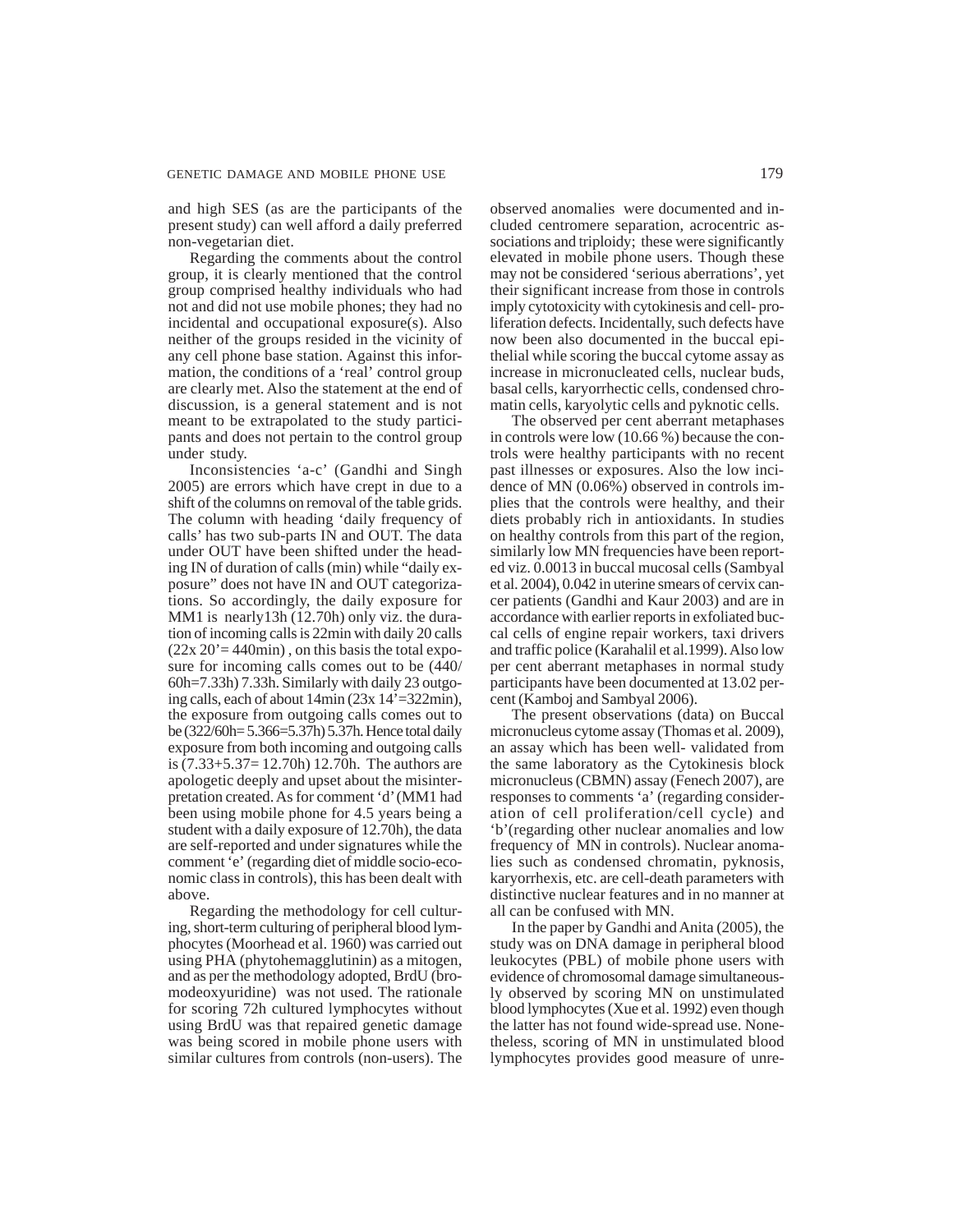pairable (chromosomal) damage, though the assay needs validation. In the Gandhi and Anita (2005) study, DNA damage has been observed as repairable genetic damage while the concurrently observed MN are manifestations of retained genetic damage after DNA repair. Regarding the MN frequency in controls, it was 0.05% (and not 0.0006) which is a gross error the authors deeply regret.

Also as mentioned in the methodology in Gandhi and Anita (2005), the comet assay on PBL of mobile phone users and controls was performed concurrently. Standard comet assay methodology as given by Singh et al. (1988) and as modified by Ahuja and Saran (1999) was followed as documented clearly in the manuscript and therefore the details of the protocols were not given. DNA migration length measured by visual scoring using an occulo-micrometer is an acceptable method used for scoring DNA damage in the comet assay (Collins et al. 2003, 2008). In fact, there is good synchronization between visual scoring and image analysis for silverstained comets (Garcia et al. 2007).

Correlation analysis of the data of Gandhi and Singh (2005) has revealed a significant association of MN with duration of mobile phone usage (p=0.022) and duration of daily incoming call (p=0.037) (Gandhi and Singh 2011). In the latter, the analysis of variance showed a significant association of the frequency of micronuclei with SAR (p=0.040) value of mobile phones and exposure per day( $p=0.050$ ) whereas the per cent aberrant metaphases were associated significantly to SAR  $(p=0.034)$ . Regression analysis showed significant association respectively of both, MN and per cent aberrant metaphases, with  $SAR$  ( $p=0.030$ ; 0.050), duration of mobile phone usage (p=0.020; 0.005) and with exposure per day (p=0.016); this was however lost on step-wise regression analysis. Vijayalaxmi et al. (2007) have mentioned regarding the step-wise regression only but make no clear mention of the results of correlation/ regression analyses they performed.

The above clarifications on the commentary of Vijayalaxmi et al. (2007) in no way undermine the significant findings reported in Gandhi and Singh (2005) and Gandhi and Anita (2005).

## **CONCLUSION**

The present study on the buccal cytome assay in mobile phone users reiterates earlier findings and provides adjunct data on highly significant (p=0.000) increase in Chromosomal (micronucleated cells) and DNA (nuclear buds) damage and cell-death (karyorrhectic, pyknotic, karyolytic and condensed chromatin cells) and cell- proliferation (basal cells) markers have been observed. These results emphasize the presence of chromosomal and genomic instability as well as cytotoxicity and cytostatic effects in buccal epithelial cells of mobile phone users in the absence of any incidental/occupational exposure.

#### **RECOMMENDATIONS**

Caution in the use of mobile phone users is recommended in the light of the present findings.

#### **REFERENCES**

- Ahuja YR, Saran R 1999. Alkaline single cell gel electrophoresis assay. *I Protocol J Cytol Genet,* 34: 57- 62.
- Blank M, Goodman R 2009. Electromagnetic fields stress living cells. *Pathophysiology*, 16: 71-8.
- Bonassi S, Biasotti B, Kirsch-Volders M, Knasmueller S, Zeiger E, Burgaz S, Bolognesi C, Holland N, Thomas P, Fenech M, on behalf of the HUMN XL Project Consortium 2009. State of the art survey of the buccal micronucleus assay—a first stage in the HUMN<sub>XL</sub> project initiative *Mutagenesis*, 24: 295-302.
- Bonassi S, Coskun E, Ceppi M, Lando C, Bolognesi C et al. 2011.The Human Micronucleus project on exfoliated buccal cells (HUMNXL): The role of lifestyle, host factors, occupational exposures, health status, and assay protocol. *Mutation Research,* 728: 88–97.
- Bonassi S,Ugolini D, Kirsch-Volders M, Strömberg U, Vermeulen R, Tucker JD 2005. Human population studies with cytogenetic biomarkers: Review of the literature and future prospectives. *Environ Mol Mutagenesis,* 54: 258-270.
- Celik A, Diler SB, Eke D 2010. Assessment of genetic damage in buccal epithelium cells of painters: Micronucleus, nuclear changes, and repair index. *DNA Cell Biol* , 29: 277-284.
- Collins AR, Harrington V, Drew J, Melvin R 2003. Nutritional modulation of DNA repair in a human intervention study. *Carcinogenesis,* 24: 511–515.
- Collins AR , Oscoz AA, Brunborg G, Gaivo I, Giovannelli L, Kruszewski M, Smith CC, Rudolf Štìtina 2008. The comet assay: Topical issues. *Mutagenesis,* 23: 143–151.
- Consales C, Merla C, Marino C, Benassi B 2012. Electromagnetic fields, oxidative stress, and neurodegeneration. *International Journal of Cell Biology*, 2012: 1-16.
- Desai NR, Kesari KK, Agarwal A 2009. Pathophysiology of cell phone radiation: Oxidative stress and carcinogenesis with focus on male reproductive system. *Reprod Biol Endocrinol,* 7: 1-9.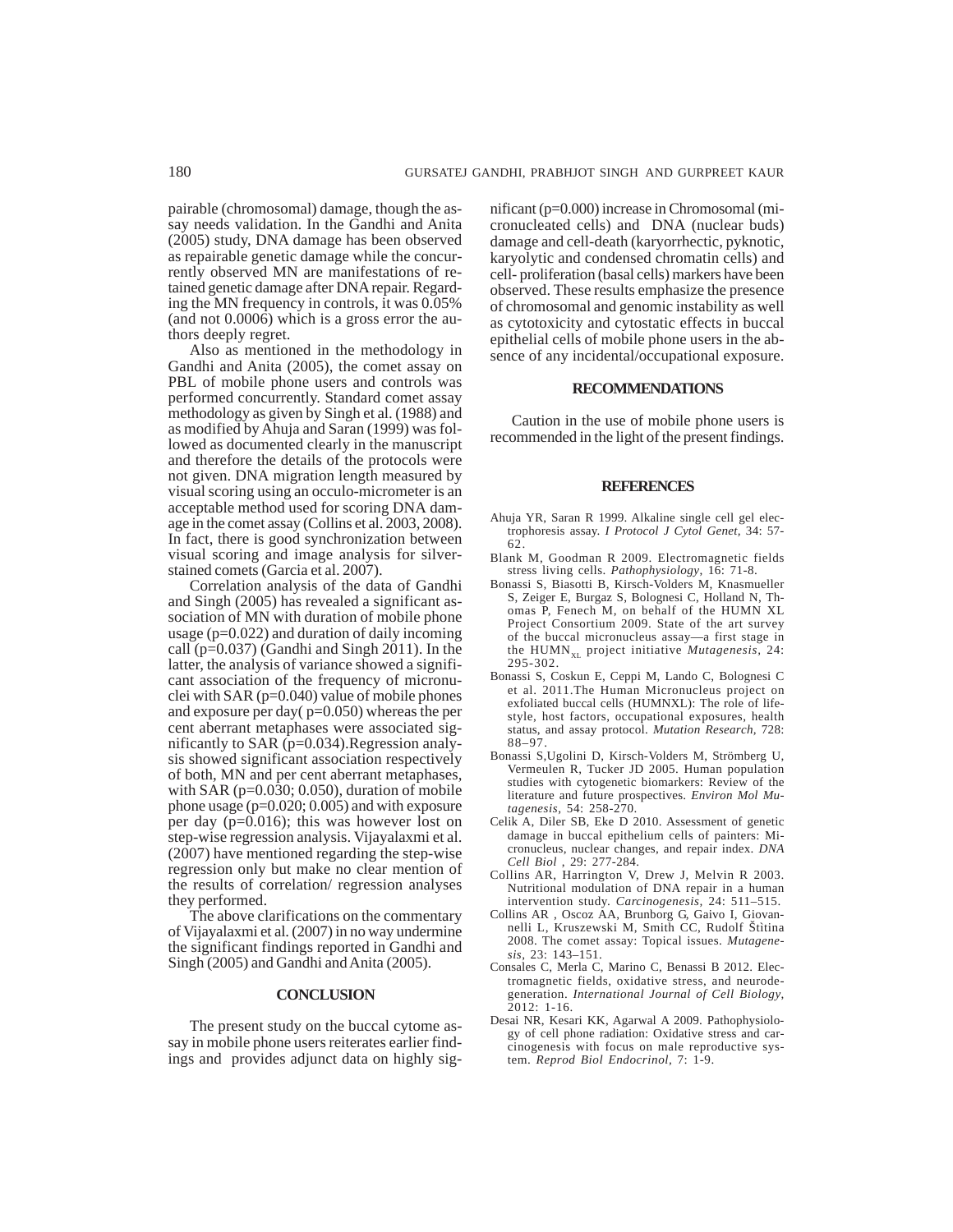#### GENETIC DAMAGE AND MOBILE PHONE USE 181

- Daroit NB , Visioli F , Magnusson AS , Vieira G R, Rados PV 2015. Cell phone radiation effects on cytogenetic abnormalities of oral mucosal cells. *Brazilian Oral Research,* 29: 1-8.
- Falck GCM, Catalán J, Norppa H 2002. Nature of anaphase laggards and micronuclei in female cytokinesis-blocked lymphocytes. *Mutagenesis,* 17: 111– 117.
- Fenech M 2007. Cytokinesis-block micronucleus cytome assay. *Nature Protocols,* 2: 1084 – 1104.
- Fenech M, Kirsch-Volders M, Natarajan AT, Surralles J, Crott JW, Parry J, Norppa H, Eastmond DA, Tucker JD, Thomas P 2011. Molecular mechanisms of micronucleus, nucleoplasmic bridge and nuclear bud formation in mammalian and human cells. *Mutagenesis*, 26: 125-132.
- Gandhi G, Anita 2005. Genetic damage in mobile phone users: Some preliminary findings. *Indian Journal of Human Genetics,* 11: 99-104.
- Gandhi G, Anita 2011. DNA and chromosomal damage in individuals using mobile phones. *International Journal of Basic and Applied Medical Sciences,* 1: 87-103.
- Gandhi G, Kaur B 2003. Elevated frequency of micronuclei in uterine smears of cervix cancer patients. *Caryologia,* 56: 217-222.
- Gandhi G, Singh P 2005. Cytogenetic damage in mobile phone users: Preliminary data. *International Journal of Human Genetics,* 5: 259-265.
- Gandhi G, Singh P 2011. Micronuclei and cytogenetic abnormalities in individuals using cell phones. *International Journal of Basic and Applied Medical Sciences,*1: 108-125.
- Garaj-Vrhovac V, Gajski G, Trosic I, Pavicic I 2009. Evaluation of basal DNA damage and oxidative stress in Wistar rat leukocytes after exposure to microwave radiation. *Toxicology*, 259: 107-112.
- Garaj-Vrhovac V, Orescanin V 2009. Assessment of DNA sensitivity in peripheral blood leukocytes after occupational exposure to microwave radiation: The alkaline comet assay and chromatid breakage assay. *Cell Biol Toxicol,* 25(1): 33-43.
- Garcia O, Romero I, González JE, Mandina T 2007. Measurements of DNA damage on silver stained comets using free Internet software. *Mutat Res,* 627: 186-190.
- Government of Punjab 2013. State Government Update: Punjab. From <http://www.careratings.com/ upload/NewsFiles/Studies/State Update> (Retrieved on 1 October 2015).
- Gulati S, Yadav A, Kumar N, Kanupriya, Aggarwal NK, Kumar R, Gupta R 2015. Effect of GSTM1 and GSTT1 polymorphisms on genetic damage in humans populations exposed to radiation from mobile towers. *Arch Environ Contam Toxicol*, [Epub ahead of print].
- Hintzsche H, Stopper H 2010. Micronucleus frequency in buccal mucosa cells of mobile phone users. *Toxicology Letters,* 193: 124–130.
- Holland N, Bolognesi C, Kirsch-Volders M, Bonassi S, Zeiger E, Knasmueller S, Fenech M 2008. The micronucleus assay in human buccal cells as a tool for biomonitoring DNA damage: The HUMN project perspective on current status and knowledge gaps. *Mutation Research,* 659: 93–108.
- Hook GJ, Zhang P, Lagroye I, Li L, Higashikubo R, Moros EG, Straube WL, Pickard WF, Baty JD, Roti Roti JL 2004. Measurement of DNA damage and apoptosis in Molt-4 cells after in vitro exposure to radiofrequency radiation. *Radiat Res*, 161: 193-200.
- IARC (International Agency for Research on Cancer) 2011. World Health Organization. From <www. iarc. fr> (Retrieved on 9 September 2015).
- Ibrahim NK, Gharib OA 2010. The protective effect of antioxidants on oxidative stress in rats exposed to the 950 MHz electromagnetic field. *J Rad Res Appl Sci,* 3: 1143 -1155*.*
- Juutilainen J, Heikkinen P, Soikkeli H, Mäki Paakkanen J 2007. Micronucleus frequency in erythrocytes of mice after long term exposure to radiofrequency radiation. *Int J Radiat Biol*, 83: 213 220.
- Jyoti S, Naz F, Rahul, Khan S, Ali F, Fatima A, Khanam S, Siddique YH 2015. Detection of aneugenicity and clastogenicity in buccal epithelial cells of *pan masala* and *gutkha* users by pan-centromeric FISH analysis. *Mutagenesis*, 30(2): 263-267.
- Kamboj SS, Sambyal V 2006. Increased chromosomal aberrations in peripheral blood lymphocytes of traffic policemen of Amritsar City. *Int J Hum Genet*, 6: 125-131.
- Karahalil B, Karakaya AE, Burgaz S 1999. The micronucleus assay in exfoliated buccal cells: Application to occupational exposure to polycyclic aromatic hydrocarbons. *Mutation Research,* 442: 29-35.
- Kerman M, Senol N 2012. Oxidative stress in hippocampus induced by 900 MHz electromagnetic field emitting mobile phone: Protection by melatonin. *Biomedical Research,* 23: 147-151*.*
- Kim JY, Hong SY, Lee YM, Yu SA, Koh WS, Hong JR, Son T, Chang SK, Lee M 2008. *In vitro* assessment of clastogenicity of mobile-phone radiation (835 MHz) using the alkaline comet assay and chromosomal aberration test. *Environ Toxicol,* 23: 319– 327.
- Kumar G, McIntosh RL, Anderson V, McKenzie RJ, Wood AW 2015. A genotoxic analysis of the hematopoietic system after mobile phone type radiation exposure in rats. *Int J Radiat Biol*, 91: 664- 672.
- Luzhna L, Kathiria P, Kovalchuk O2013. Micronuclei in genotoxicity assessment: From genetics to epigenetics and beyond. *Frontiers in Genetics,* 4: 1- 17.
- Moorhead P, Nowell PC, Mellman WJ, Battips DM, Hungerford DA 1960. Chromosome preparations of leukocytes cultured from human peripheral blood. *Experimental Cell Research*, 20: 613-616.
- Nersesyan, AK 2005. Nuclear buds in exfoliated human cells. *Mutation Research,* 588: 64–68.
- Ozgur E, Guler G, Kismali G, Seyhan N 2014. Mobile phone radiation alters proliferation of hepatocarcinoma cells. *Cell Biochem Biophys,* 70: 983–991.
- Pacini S, Ruggiero M, Sardi I, Aterini S, Gulisano F, Gulisano M 2002. Exposure to global system for mobile communication (GSM) cellular phone radiofrequency alters gene expression, proliferation, and morphology of human skin fibroblasts. *Oncol Res*, 13: 19-24.
- Paulraj R, Behari J 2012. Biochemical changes in rat brain exposed to low intensity 9.9 GHz microwave radiation. *Cell Biochem Biophys,* 63: 97-102.